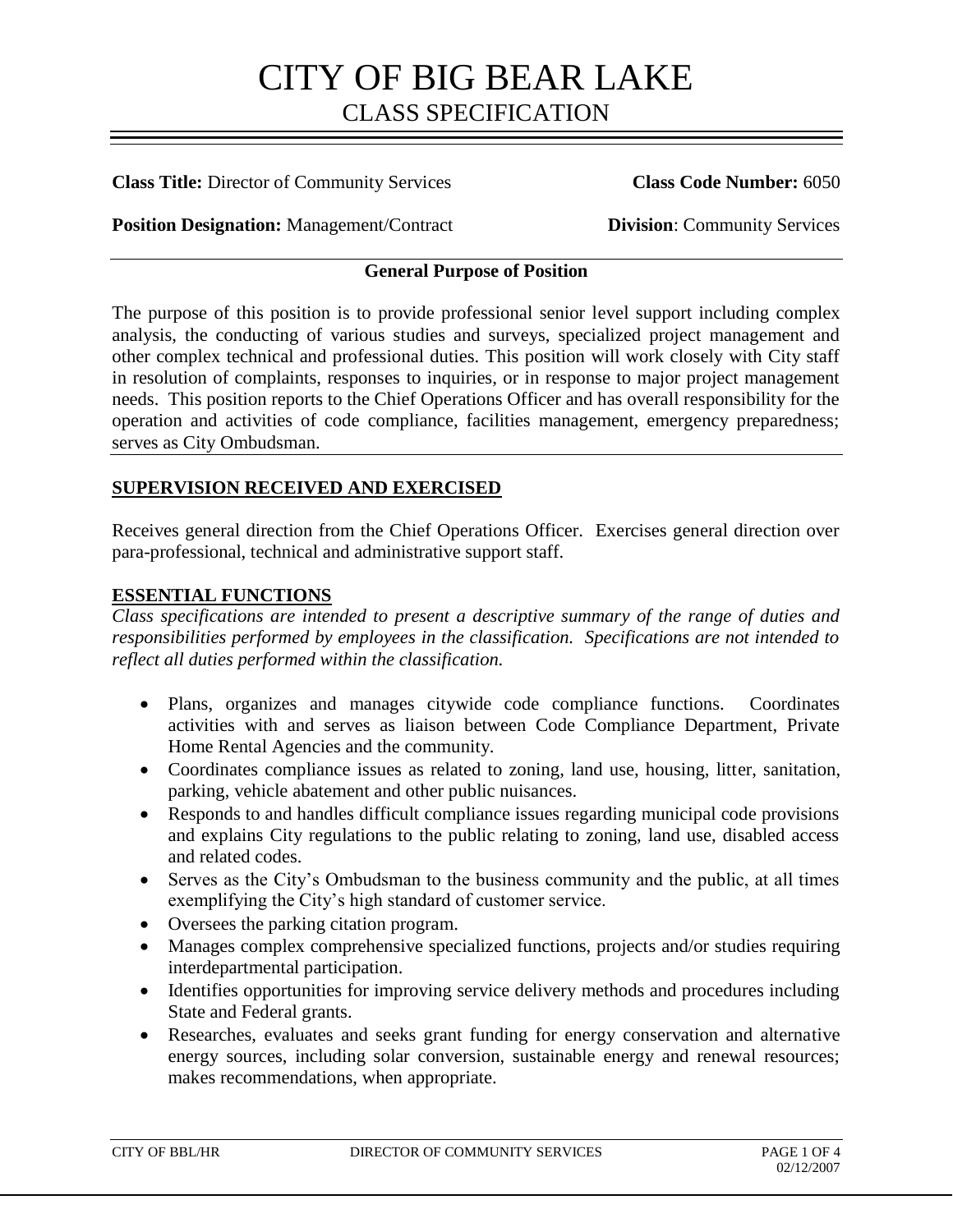- Researches and evaluates alternative building methods and designs to include alternative forms of energy; makes recommendations.
- Provides leadership and works with staff to ensure a high performance, customer serviceoriented work environment through selection, training and day-to-day management practices.
- Performs a variety of routine and complex professional work in the planning, building, safety and Capital Improvement Projects such as ADA policy and compliance.
- Serves as the City's ADA Coordinator.
- Assumes management responsibility for all Civic Center property management and other City owned property and buildings, including any potential capital projects with the exception of routine maintenance provided by the Public Works Department.
- Reviews and coordinates project proposals for City property improvements as directed by the City Manager or his/her designee.
- Develops and manages programs designed to promote public trust in the City and to enhance customer service. Provides assistance to customers by explaining City processes and procedures. Educates the public and facilitates the resolution of customer complaints by providing information, assistance, guidance and referrals.
- Represents the City and participates with public and civic groups or other governmental agencies, as assigned.
- Supervises and directs the work of division managers and supervisors and indirectly oversees the work of professional, technical and administrative staff.
- Plans and evaluates the performance of division managers and their assigned staff; establishes performance requirements and personal development targets; regularly monitors performance and provides coaching for performance improvement and development.
- Administers City contracts as assigned including, but not limited to, reviewing contracts for proper insurance coverage, bond provisions and funding requirements.
- Reviews and creates safety policies and procedures. Coordinates and administers safety committee meetings and/or training in coordination with Risk Management/Human Resources, including the Village, facilities and park safety inspections.
- Develops and administers City disaster preparedness plans and programs in coordination with the Fire District for the public and City staff.
- Attends disaster meetings, training and exercises.
- Assists in developing and monitoring the department budget.
- Performs various related essential duties as required.

# **QUALIFICATIONS**

*Any combination of experience and education that would likely provide the required knowledge and abilities is qualifying. A typical way to obtain the knowledge and abilities would be:*

# **Education:** A Bachelor's degree from an accredited college or university with major course work in business administration or public administration, or a related field is desirable.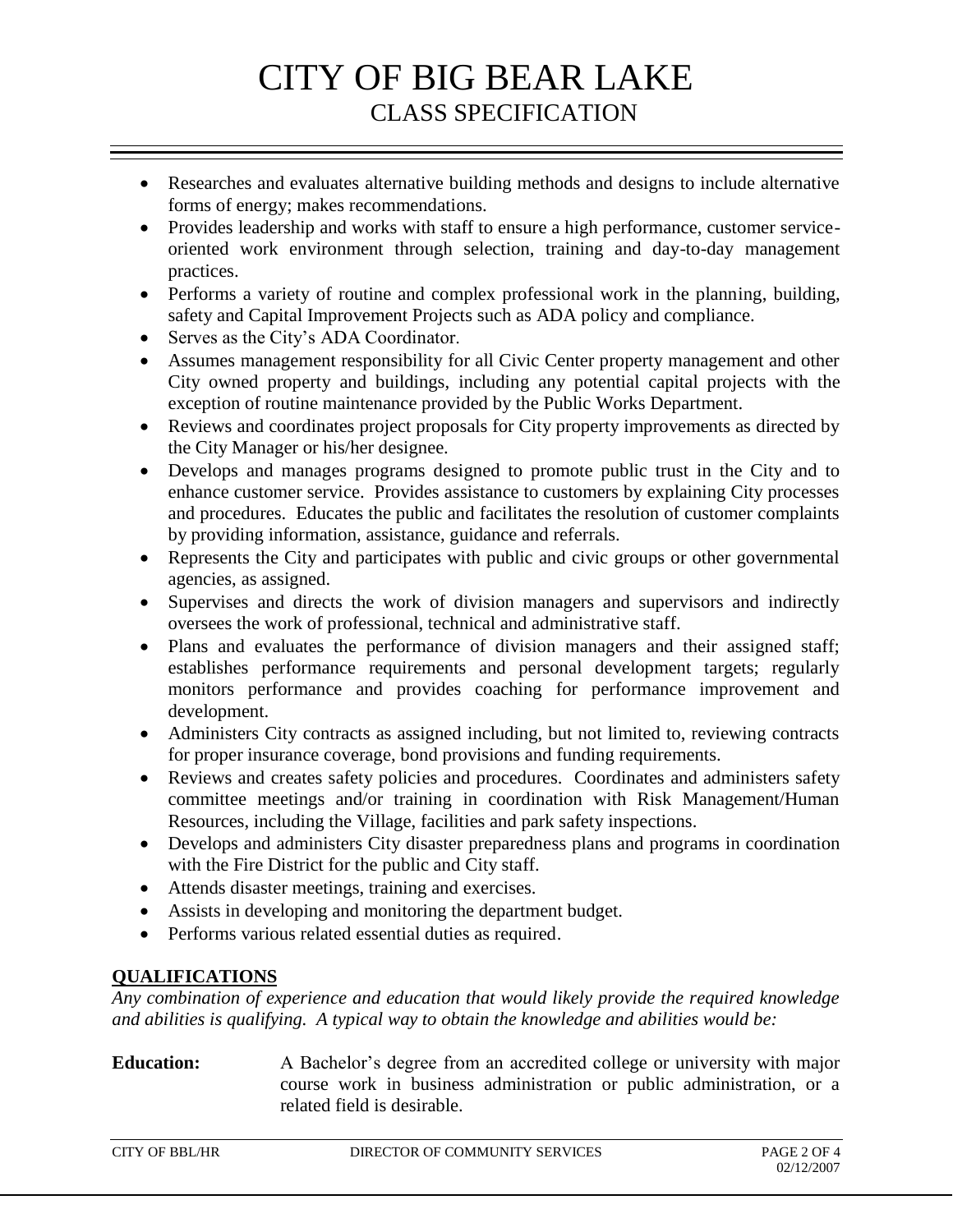**Experience:** Five years of municipal government administrative experience involving the analysis of administrative concerns, development of policies and procedures and supervising in an administrative activity. At least 4 years of increasingly responsible experience in code compliance or related fields.

**License/Certificate:** Valid Class C California Driver's License required.

# **KNOWLEDGE, SKILLS, ABILITIES, AND PERSONAL CHARACTERISTICS**

### **Knowledge of:**

- Codes, ordinances, laws and regulations governing zoning and building requirements.
- Principles, practices and techniques of code compliance.
- Principles and practices of disaster preparedness.
- Principles, practices and techniques of alternative energy and building methods and designs.
- Contract administration and service evaluation.
- Established City policies and procedures.
- Principles of budget preparation and control.

### **Ability to:**

- Exercise sound judgment, be able to plan, be well organized, have excellent verbal and written communication skills, work well under pressure, be proactive, flexible and cooperative.
- Be accurate, timely, discreet and able to maintain confidentiality on appropriate issues.
- Effectively administer assigned programs and perform both complex and routine assignments with accuracy.
- Understand, interpret and explain laws, regulations, policies, practices and procedures.
- Analyze information, draw valid conclusions and make recommendations.
- Interact with a variety of personnel and achieve the confidence of others.
- Elicit and maintain cooperative work relationships; communicate effectively both verbally and in writing and conduct effective meetings.
- Supervise, train and evaluate employees.
- Provide administrative and professional leadership and direction for assigned staff.

### **Skill to:**

- Operate modern office equipment, including computer equipment.
- Operate a motor vehicle safely.